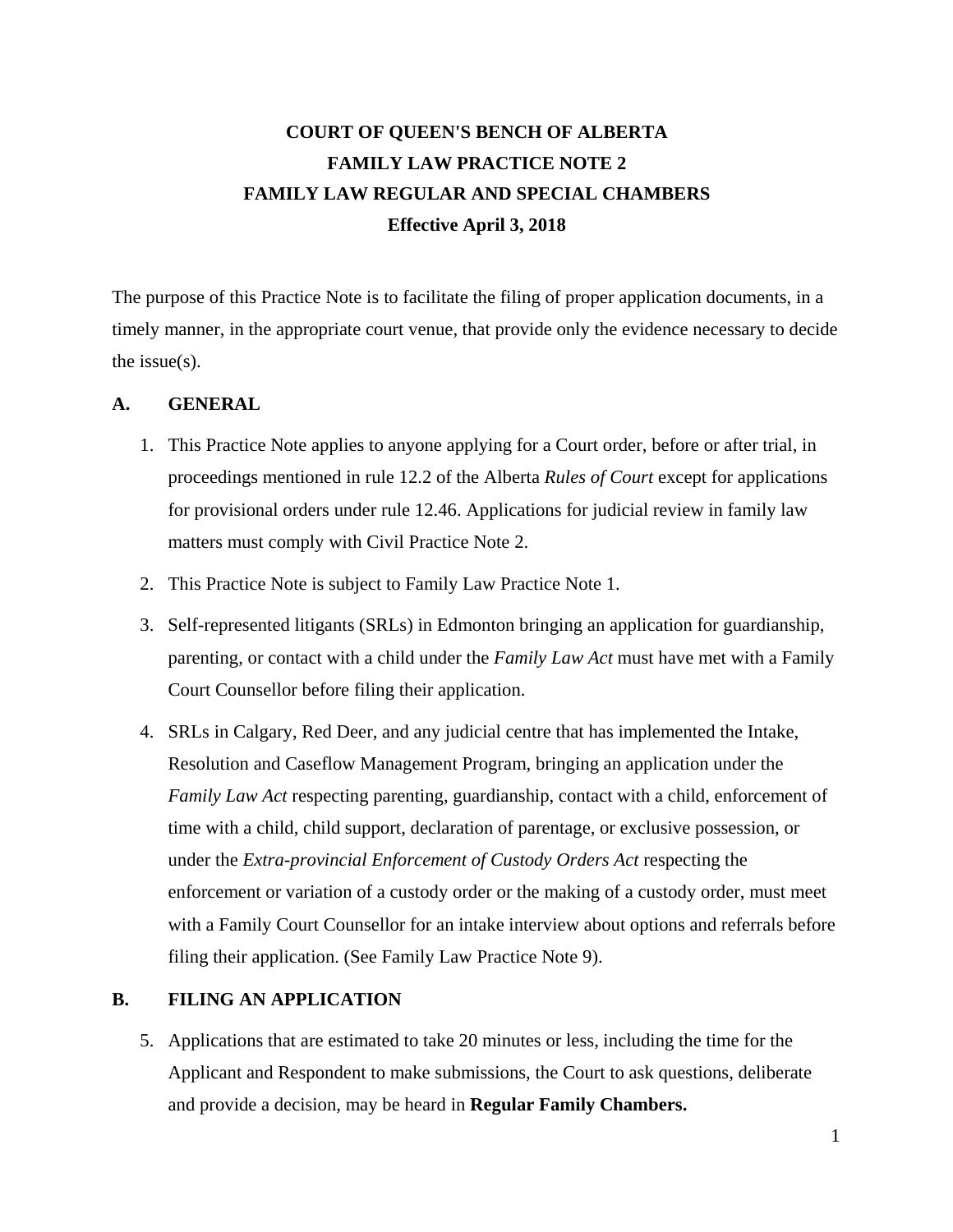- 6. Applications that are estimated to take longer than 20 minutes must be heard in **Special Family Chambers.** The Applicant must use best efforts to find a hearing date that is agreeable to all parties. If the opposing party cannot be reached within a reasonable time or the opposing party is not cooperating in the selection of a hearing date, the Applicant may select a hearing date and give notice of that date to the Respondent.
- 7. If the Respondent does not object to the hearing date, the Applicant's application will go ahead on the selected hearing date. If the Respondent objects to the hearing date selected by the Applicant, the Respondent must, within one week of receiving notice of the hearing date, seek leave to obtain a different hearing date (see paragraph 56).
- 8. Except in cases of urgency, the Court will **not** hear applications for the following matters in **Regular Family Chambers**:
	- a. a change of custody;
	- b. substantial changes to a parenting arrangement; or,
	- c. retroactive child or spousal support for a period exceeding six (6) months.
- 9. It is the parties' responsibility to assess the complexity of the application (and crossapplication, if any) to ensure it can be heard in the time selected, including the time for the Applicant and Respondent to make submissions, and the Court to ask questions, deliberate and provide a decision. The Justice hearing the matter always has the discretion to adjourn one or more issues to a separate hearing date and order costs of the adjournment.

#### **Application documents**

- 10. An Applicant seeking relief under the *Divorce Act* or in an existing proceeding under the *Family Law Act* must file a Family Application, Form FL-18, along with an affidavit in support of the application. (See Rule 12.44)
- 11. An Applicant bringing an application in a new proceeding under the *Family Law Act* must file a Claim, Form FL-10, along with one or more statements in Forms FL-34 to FL-56, or an affidavit.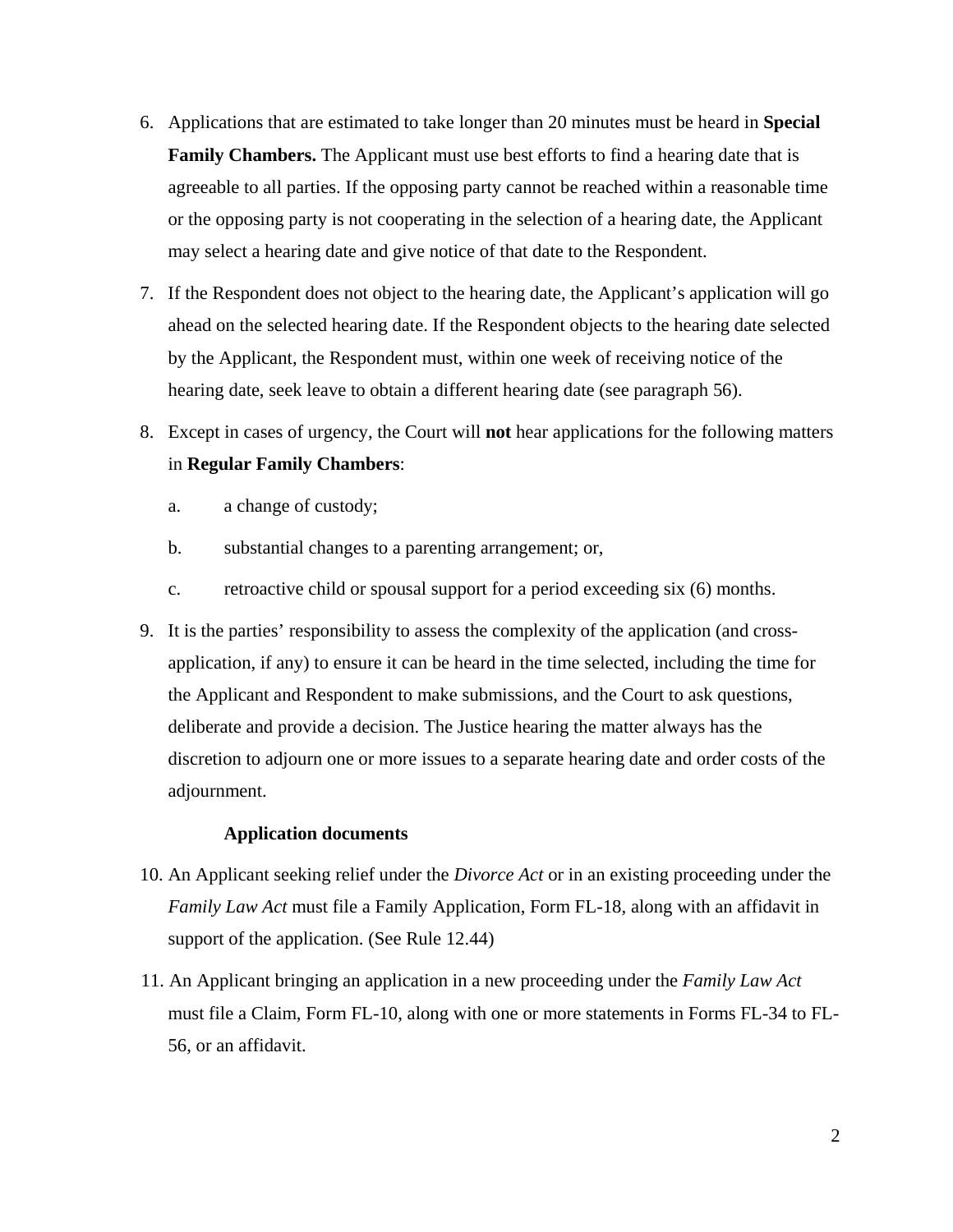- 12. A Respondent who intends to provide evidence in response to an application under the *Divorce Act* must file an affidavit.
- 13. A Respondent who intends to respond to an application under the *Family Law Act* must file Form FL-11. The Respondent may provide evidence in support of the response by filing an affidavit or one or more reply statements in Forms FL-57 to FL-78.
- 14. An Applicant may file further evidence in reply to the Respondent's evidence by filing an affidavit or one or more reply statements in Forms FL-57 to FL-78. The Applicant's reply must be limited to evidence that explains, refutes, or contradicts any new evidence raised in the Respondent's affidavit or reply statements.
- 15. The Applicant and Respondent must file all application documents, responding documents, and supporting affidavits and statements with the Chambers Filing Clerk or equivalent in the appropriate court office in each Judicial Centre as set out in Appendix A.
- 16. If an application has previously been adjourned *sine die* (to no fixed date) from either Regular Family Chambers or Special Family Chambers, the letter restoring the application must indicate which applications are to be heard on the new hearing date. Likewise, if a matter is adjourned from Regular Family Chambers to a specified hearing date in Special Family Chambers, the order adjourning the matter shall identify the issues to be determined in Special Family Chambers, and shall indicate whether a crossapplication will be filed.

### **C. FILING A CROSS-APPLICATION**

- 17. A cross-application is an application by the Respondent for a different order, rather than simply arguing that the Applicant's order should not be granted.
- 18. A Respondent bringing a cross-application under the *Divorce Act* must file Form FL-18, clearly indicating in the title of the document that it is a cross-application. The Respondent must provide evidence in support of the cross-application in the same affidavit as any evidence provided in opposition to the Applicant's application.
- 19. A Respondent bringing a cross-application under the *Family Law Act* must file either Form FL-11 or Form FL-10. Regardless of which form is used, the Respondent must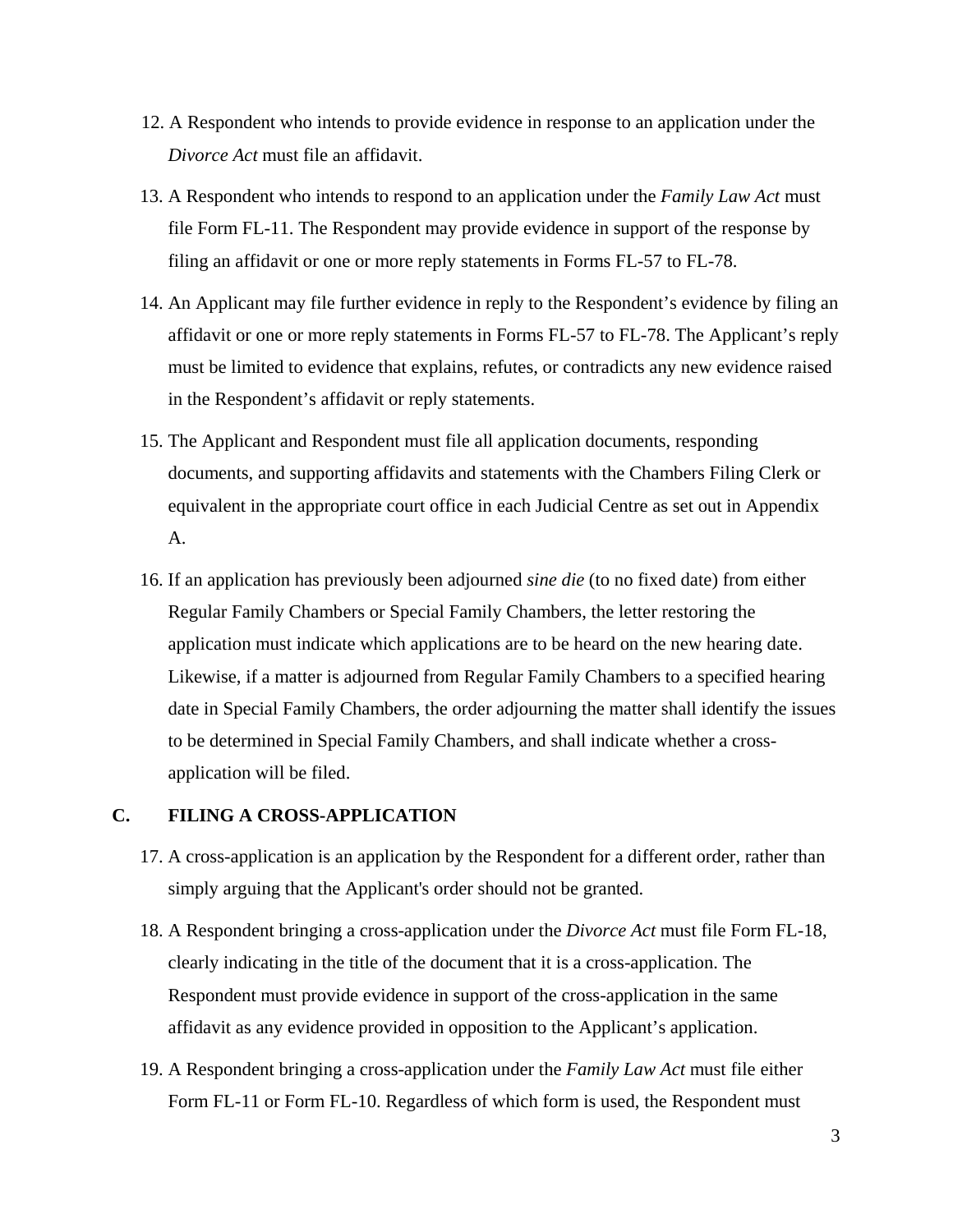clearly indicate in the title of the document that it is a cross-application. The Respondent must provide evidence in support of the cross-application in the same affidavit as any evidence provided in opposition to the Applicant's application, or by filing one or more statements in Forms FL-34 to FL-56 in support of the cross-application and by filing one or more reply statements in Forms FL-57 to FL-78 in response to the Applicant's application.

- 20. If the parties anticipate that the cross-application will extend the time required for the hearing beyond the time originally scheduled (see paragraph 9) they must, within one week of the filing of the cross-application,
	- a. agree to set a new hearing date with more time for both the application and the cross-application;
	- b. agree to hear only the application on the original hearing date and seek a separate hearing date for the cross-application; or,
	- c. failing agreement, the Cross-Applicant must seek leave of the Court to obtain a hearing date for the appropriate amount of time (see paragraph 56).

If the Cross-Applicant fails to bring such an application and there is insufficient time to hear both the application and the cross-application, only the Applicant's application will proceed on the original hearing date.

- 21. Where a cross-application has been filed under the *Divorce Act*, the Applicant may file one further affidavit that is both a reply to the Respondent's response on the initial application and a response to the Respondent/Cross-Applicant's cross-application. The reply portion of the affidavit shall be limited to evidence that explains, refutes, or contradicts any new evidence raised in the response portion of the Respondent's affidavit.
- 22. The Respondent may then file one final affidavit in reply to the Applicant/Cross-Respondent's response on the cross-application. The reply shall be limited to evidence that explains, refutes, or contradicts any new evidence raised in the Applicant/Cross-Respondent's response to the cross-application.
- 23. Where a cross-application has been filed under the *Family Law Act*, the Applicant may file one further affidavit that is both a reply to the Respondent's response on the initial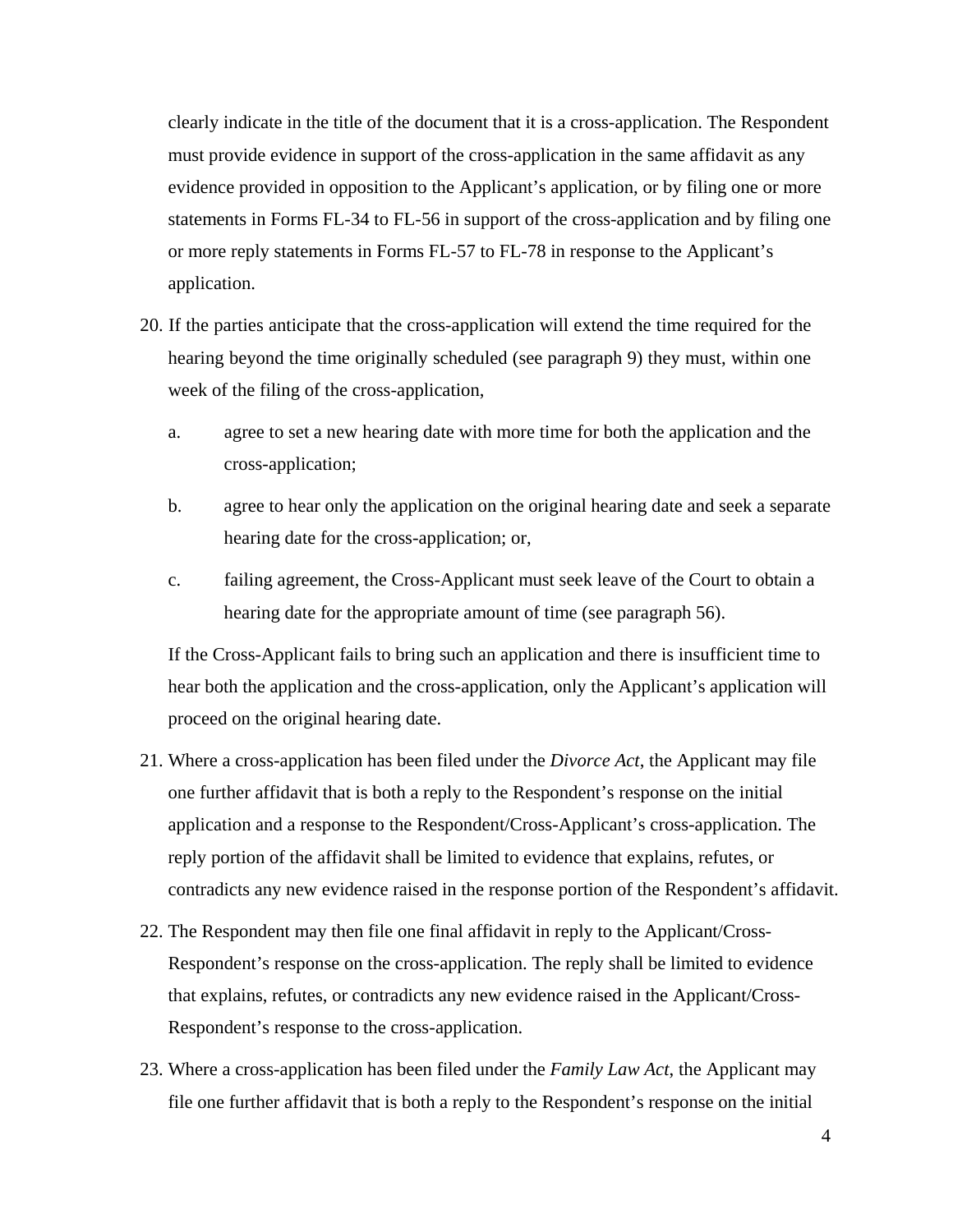application and a response to the Respondent/Cross-Applicant's cross-application, with the same limitations as set out in paragraph 21, or may file one or more reply statements in Forms FL-57 to FL-78.

- 24. The Respondent may then file one final affidavit in reply to the Applicant/Cross-Respondent's response on the cross-application, with the same limitations set out in paragraph 22, or may file one or more reply statements in Forms FL-57 to FL-78.
- 25. If a party wishes to rely on new relevant evidence that was not available at the filing of the application or cross-application, the party must file an affidavit titled "Update Affidavit" or an Update Statement in Form FL-79 (*Family Law Act* applications only), containing the new evidence.

# **D. AFFIDAVIT REQUIREMENTS**

26. Except with leave of the Court, the affidavit filings by each party are limited to the following:

| Party                       | <b>Document</b>                                               | Page limits<br>(excluding<br>exhibits) |
|-----------------------------|---------------------------------------------------------------|----------------------------------------|
| Applicant                   | One (1) Applicant's affidavit                                 | 8 pages                                |
| Respondent                  | One (1) Respondent's affidavit                                | 8 pages                                |
| Applicant                   | One (1) Reply affidavit                                       | 5 pages                                |
| Applicant and<br>Respondent | One (1) Update affidavit each (new relevant evidence<br>only) | 3 pages                                |

## **Application with no Cross-application**

## **Application with a Cross-application**

| <b>Party</b>                   | <b>Document</b>                                                    | Page limits<br>(excluding<br>exhibits) |
|--------------------------------|--------------------------------------------------------------------|----------------------------------------|
| Applicant                      | One (1) Applicant's affidavit                                      | 8 pages                                |
| Respondent/Cross-<br>Applicant | One (1) Respondent/Cross-Applicant's affidavit                     | 8 pages                                |
| Applicant/Cross-<br>Respondent | One (1) Applicant's Reply/Cross-Respondent's response<br>affidavit | 5 pages                                |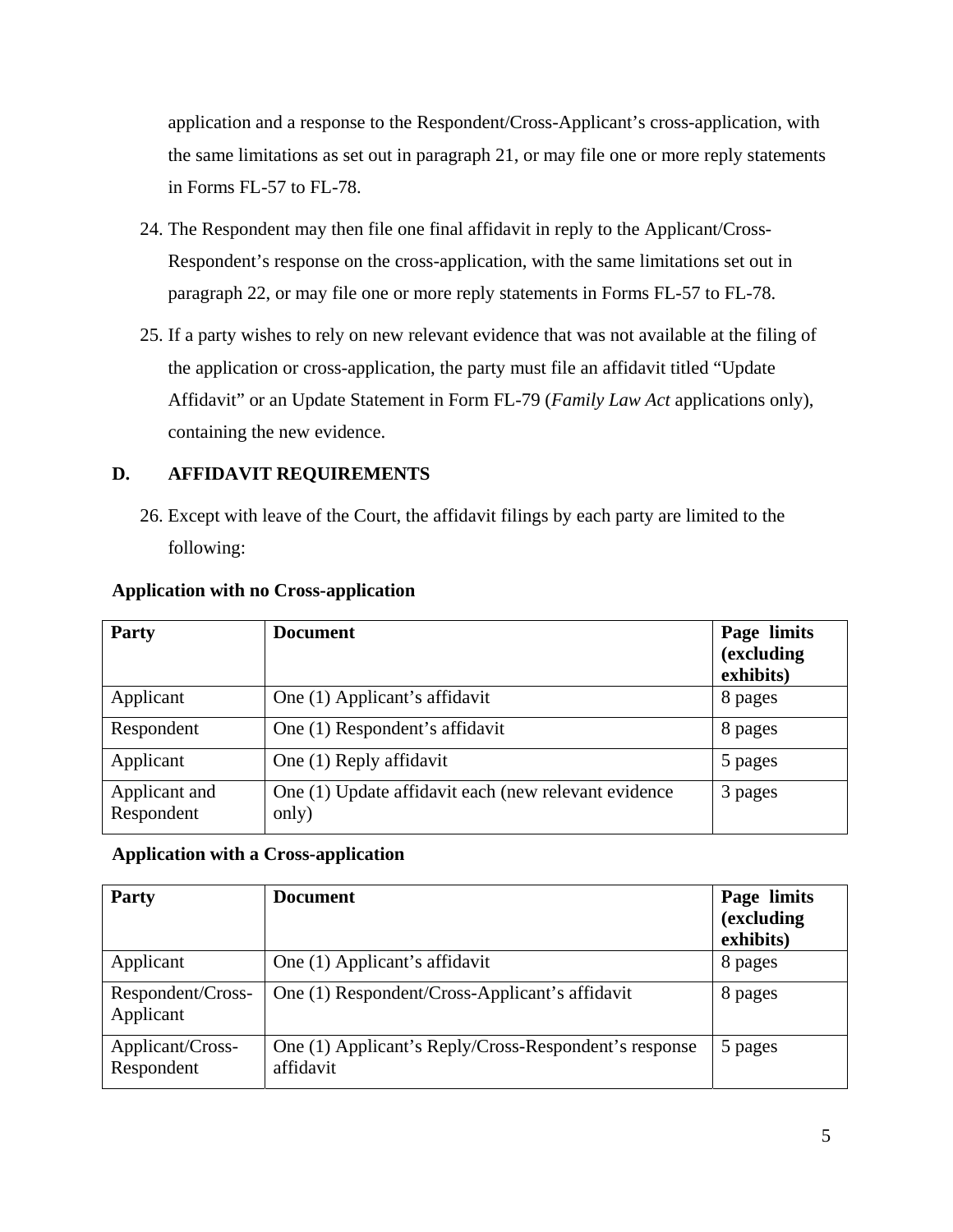| Respondent/Cross-<br>Applicant | One (1) Cross-Applicant's Reply affidavit                     | 5 pages |
|--------------------------------|---------------------------------------------------------------|---------|
| Applicant and<br>Respondent    | One (1) Update affidavit each (new relevant evidence<br>only) | 3 pages |

The parties should clearly indicate in the title of the document, the nature of the document being filed (e.g. Respondent/Cross-Applicant's Affidavit, sworn January 1, 2018) so that the filing clerk can easily determine the page limits that apply.

- 27. The regulated Forms (statements) under the *Family Law Act* are exempt from these page limits, but if additional pages are attached to the statements, they shall be limited to four (4) pages, excluding exhibits.
- 28. Any third parties who are properly before the Court making submissions or providing relevant evidence in the application ("Third Parties"), including but not limited to Child and Family Services, the Director of Maintenance Enforcement, or counsel for a child, may file one (1) affidavit limited to 8 pages, excluding exhibits.
- 29. Affidavits must meet the following requirements:
	- a. 8½" by 11" paper with one inch margins;
	- b. 12-point font, Times New Roman (or equivalent);
	- c. 1.5 line spacing;
	- d. single-sided; and,
	- e. handwritten affidavits must be legible.

### **Exhibits and Attachments**

- 30. Exhibits appended to affidavits and attachments appended to statements must abide by the following:
	- a. they must be relevant, material, and not repetitive of materials already on the Court file (see paragraph 48 regarding the Disclosure Statement);
	- b. except with leave of the Court, they must not exceed 40 pages, consecutively numbered;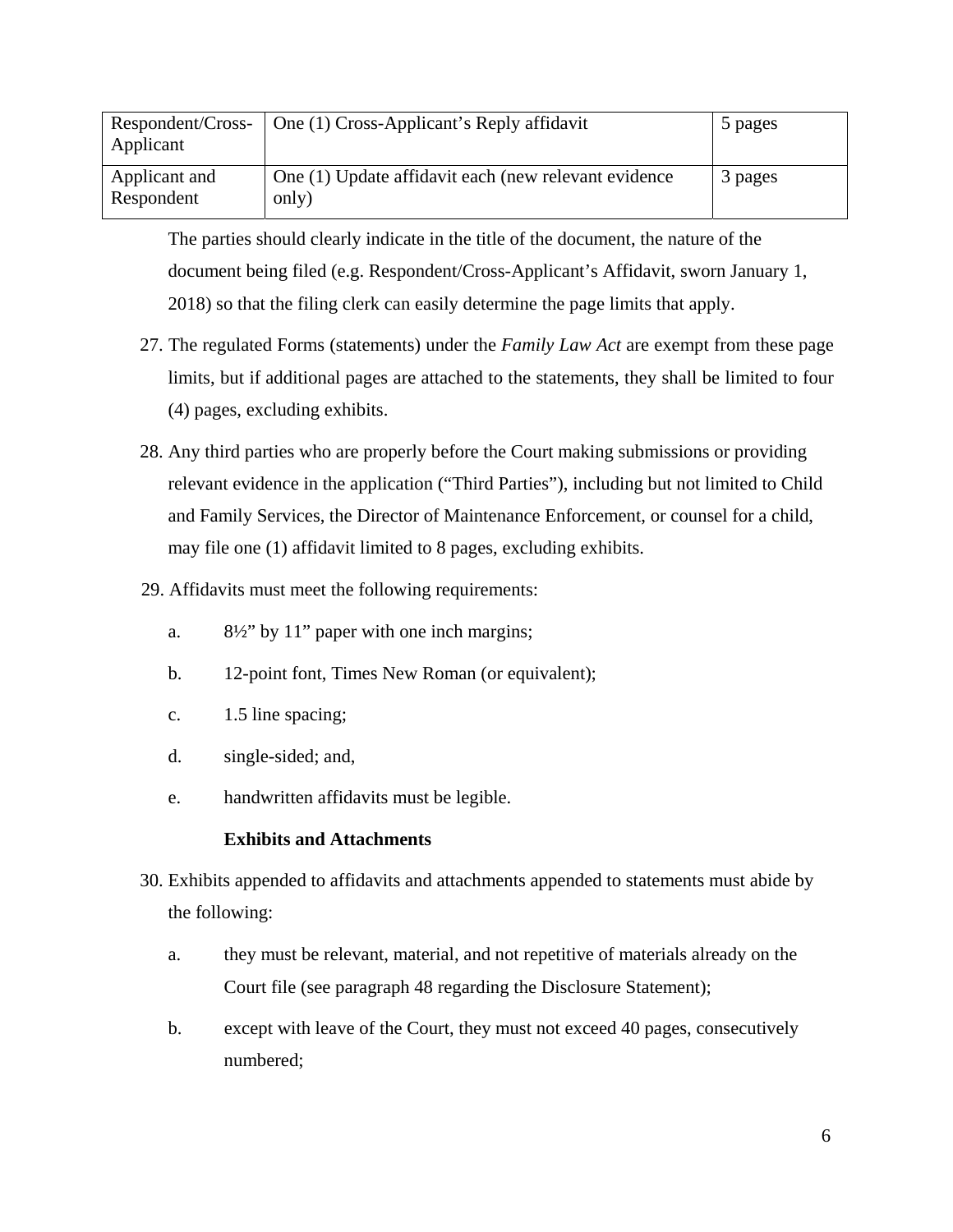- c. they must be preceded by a table of contents identifying each exhibit by its page number;
- d. relevant passages of exhibits must be highlighted; and,
- e. the original copy of an affidavit with exhibits should have the exhibits separated by tabs.
- 31. Other affidavits in the same action must not be appended as exhibits.
- 32. Exhibits must be supportive only and cannot provide further narrative or be used to extend affidavit page limits. The Court may award costs against a party who includes non-relevant and extraneous documents as exhibits.
- 33. Electronic exhibits (CDs, DVDs, flash drives, etc.) must not be included in an affidavit, except with leave of the Court (see paragraph 56).

#### **Evidence the Court may consider**

- 34. Subject to paragraph 37, the Court will not consider evidence that is not contained in an affidavit or statement.
- 35. The Court will not consider evidence contained in additional affidavits or statements that are not permitted by this Practice Note, unless the party has obtained leave of the Court (see paragraph 56).
- 36. The Court may not consider hearsay evidence contained in letters or unsworn statements authored by third parties that are appended to affidavits.
- 37. Oral evidence may be heard in Regular Family Chambers in exceptional circumstances only. Oral evidence may be heard in Special Family Chambers with leave of the Court (see paragraphs 56.f and 58).
- 38. The Applicant's and Respondent's evidence, whether contained in affidavits or statements, filed for an application or cross-application in Regular Family Chambers that is adjourned to Special Family Chambers, shall serve as the Applicant's and Respondent's primary evidence for Special Family Chambers.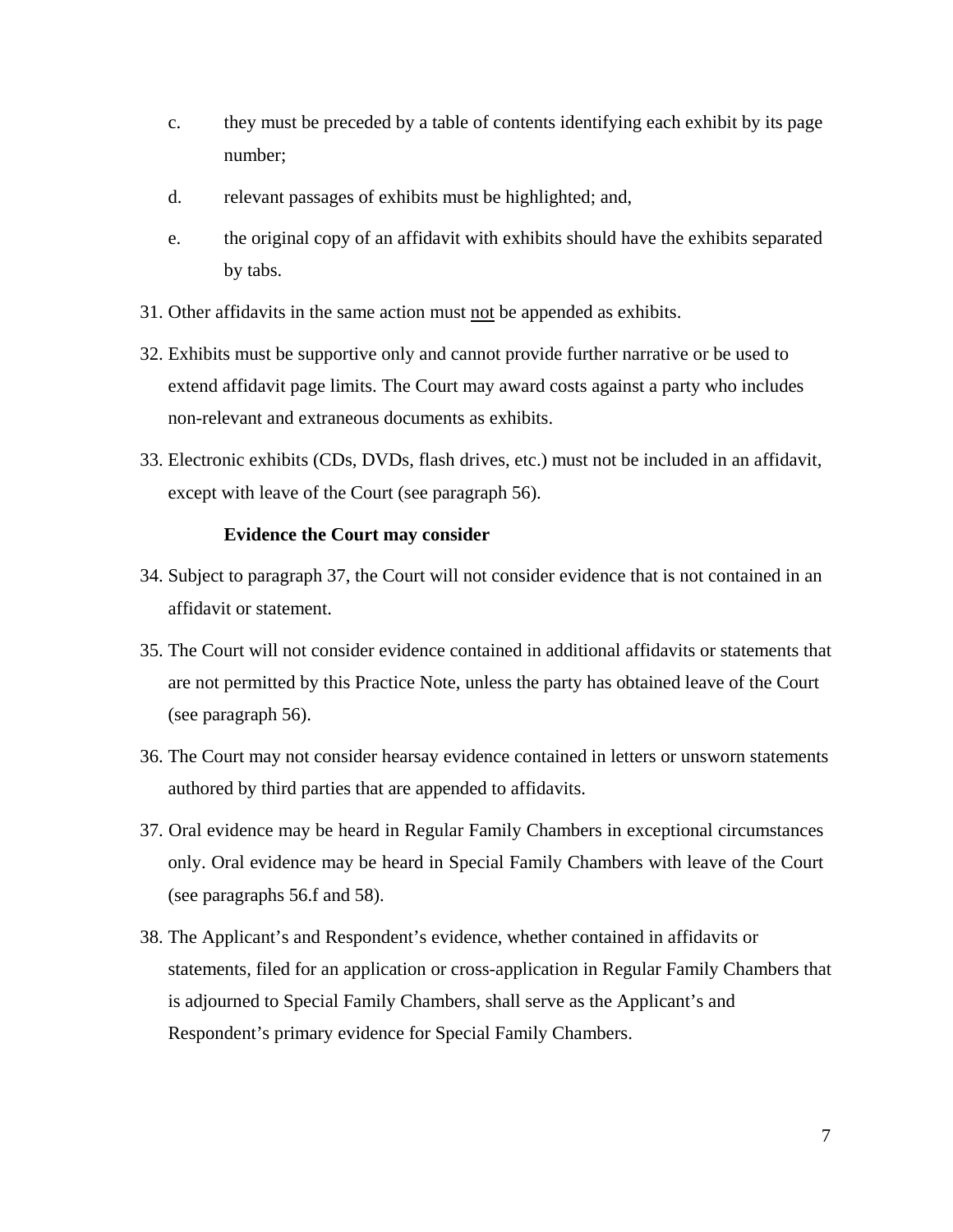## **E. CONCISE LETTER FOR SPECIAL FAMILY CHAMBERS**

- 39. Each party must file and serve upon the other, one Concise Letter addressed to the attention of the Court Coordinator or equivalent with whom the hearing was booked (see Appendix A).
- 40. No response or reply to the opposing party's Concise Letter may be filed.
- 41. Where there is no cross-application, Concise Letters must be no longer than five (5) pages.
- 42. Where there is a cross-application, Concise Letters must be no longer than eight (8) pages.
- 43. Concise Letters must meet the following requirements:
	- a. 8½" by 11" paper with one-inch margins;
	- b. 12-point font, Times New Roman (or equivalent);
	- c. 1.5 line spacing;
	- d. single-sided; and,
	- e. handwritten Concise Letters must be legible.

44. The Concise Letter must provide a concise summary of the party's position. It must:

- a. identify the parties and any counsel acting for a party;
- b. identify any preliminary matters that must be addressed before the application is heard;
- c. identify the order(s) sought or opposed;
- d. identify the issues raised in the application (and cross-application, if any);
- e. identify the relevant facts, as verified by the affidavits or statements filed in relation to the application (and cross-application, if any);
- f. explain the party's position on the issues;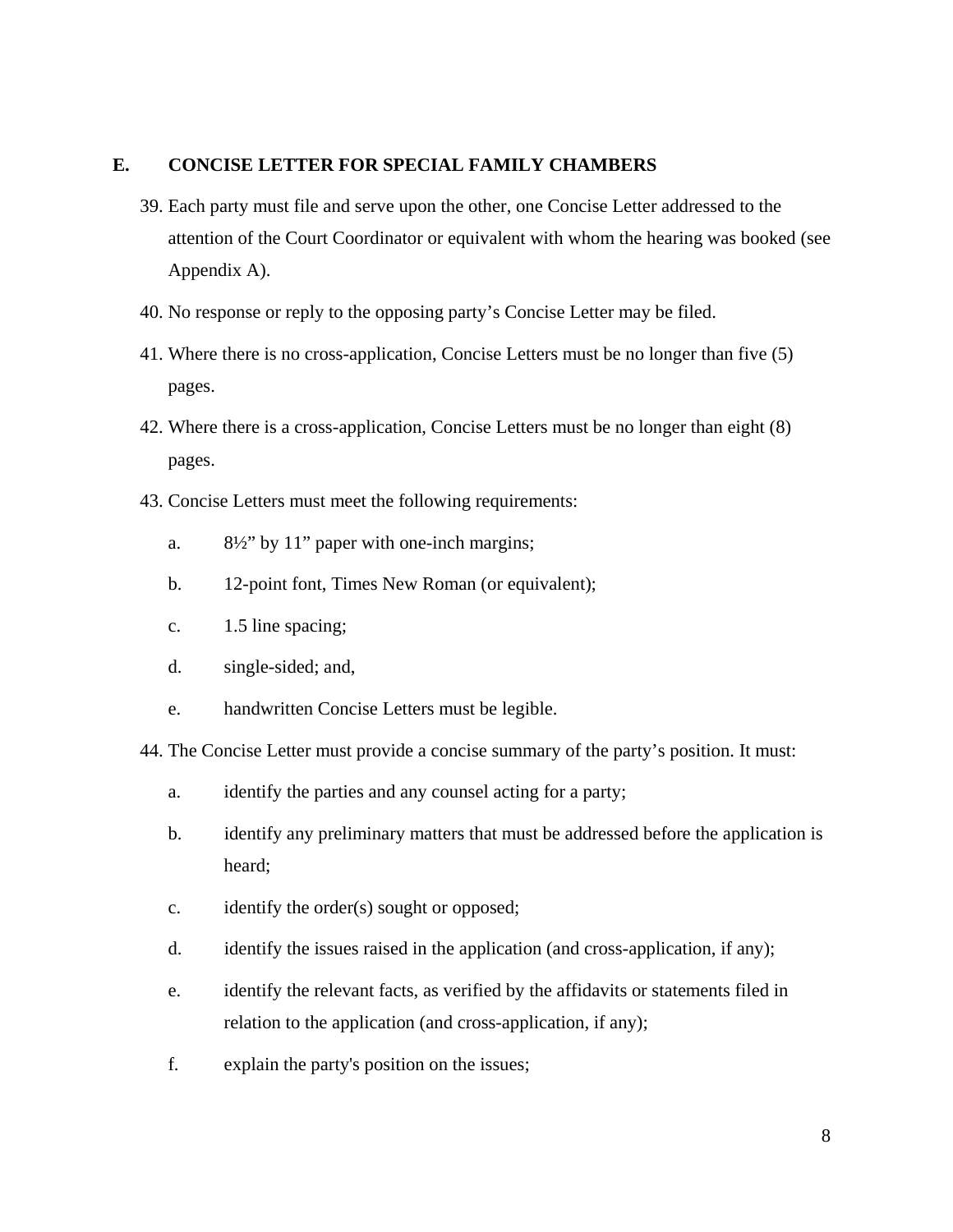- g. cite any relevant cases; and,
- h. estimate the time required for that party's argument.
- 45. The following shall be consecutively numbered and appended to the Concise Letter, preceded by a table of contents, and will not count in the page limits for the Concise Letter:
	- a. a copy of the current application document (and cross-application document, if any), supporting affidavits or statements, and if necessary, relevant portions ONLY of previously filed affidavits or statements, with the relevant portions highlighted;
	- b. copies of relevant previous orders, with the relevant portions highlighted;
	- c. copies of any relevant portions of transcripts;
	- d. copies of the relevant cases or, depending on their length, the relevant excerpts only, with the relevant portions highlighted;
	- e. any information sheets designated by the Court from time to time, such as child support calculations, spousal support calculations, and monthly cash projections; and,
	- f. for retroactive support claims, a concise summary or table of the calculations for the retroactive support amount being claimed.
- 46. Each party shall file two (2) copies of the Concise Letter and attachments with the Court and each party shall serve the Concise Letter and attachments on the opposing party.
- 47. Any Third Parties making submissions in the application must file and serve upon the Applicant and Respondent a Concise Letter that is no longer than five (5) pages and that meets the requirements set out in paragraphs 43 and 44. Third Parties should provide as attachments only the documents set out in paragraph 45 that are relevant to their position.
- 48. An Applicant or Respondent who filed a Disclosure Statement that is current and relevant may request, in a prominent place at the beginning of the Concise Letter, that the Disclosure Statement (identified by date sworn) be made available to the Justice along with the Concise Letter.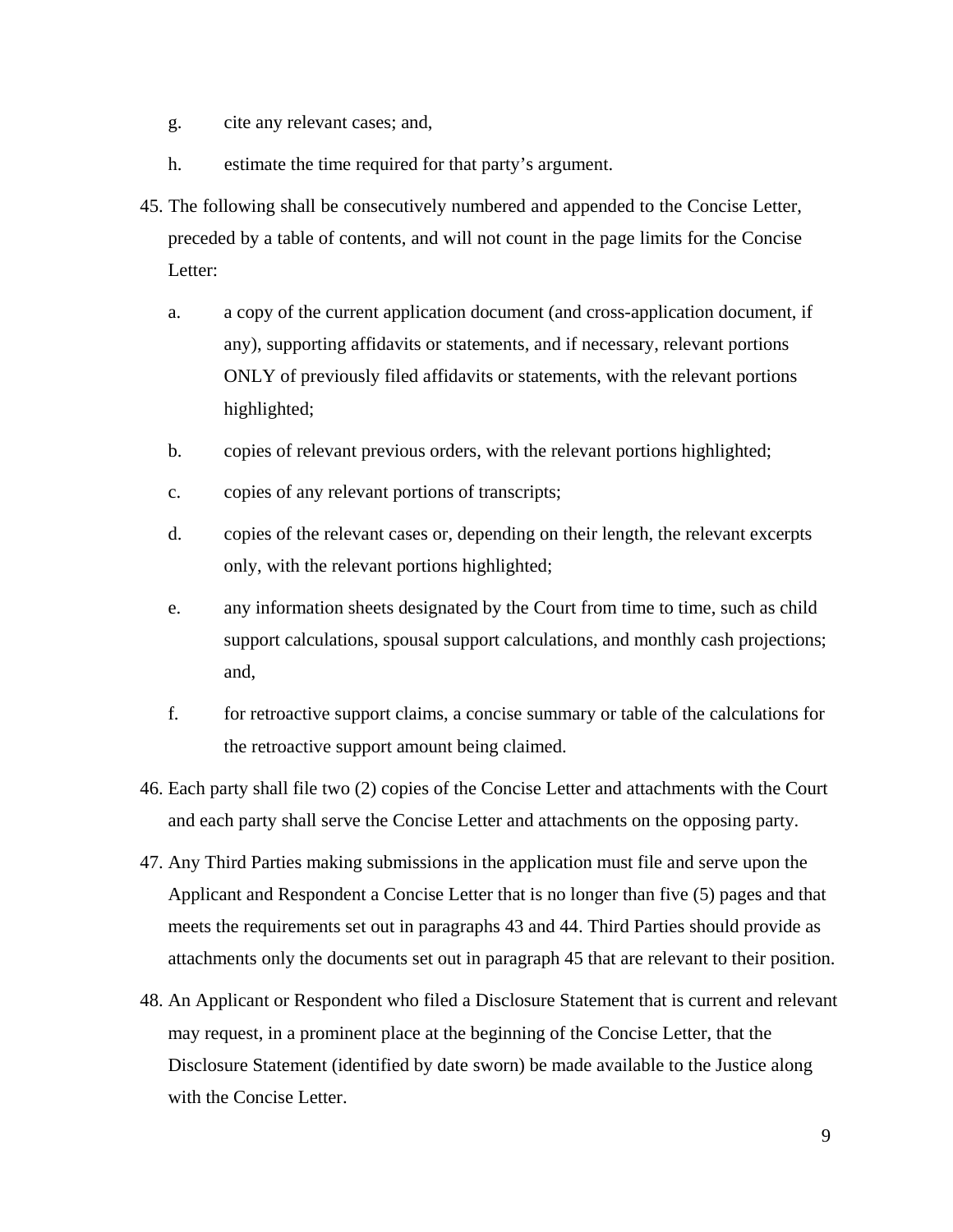49. The Applicant and Respondent shall advise the Court in writing as early as possible if some issues have settled and will no longer form part of the hearing.

# **F. FILING AND SERVICE DEADLINES FOR SPECIAL FAMILY CHAMBERS**

- 50. The date upon which the Applicant secures a hearing date from the Court, preferably on consent as described in paragraph 6, will be known as the Triggering Date.
- 51. The filing and service deadlines for Special Family Chambers are as follows:

| Party                                                  | Document(s)                                           | <b>Deadline</b>                                      |
|--------------------------------------------------------|-------------------------------------------------------|------------------------------------------------------|
| Applicant                                              | Applicant's application and<br>affidavit/statement(s) | Two $(2)$ weeks after the<br><b>Triggering Date</b>  |
| Respondent                                             | Respondent's affidavit/statement(s)                   | Four $(4)$ weeks after the<br><b>Triggering Date</b> |
| Applicant                                              | Reply affidavit/statement(s)                          | Five $(5)$ weeks after the<br><b>Triggering Date</b> |
| Third Parties (if any)                                 | Third Parties' affidavit(s) (if any)                  | Five (5) weeks after the<br><b>Triggering Date</b>   |
| Applicant,<br>Respondent and<br>Third Parties (if any) | Concise Letter                                        | Seven (7) weeks after the<br><b>Triggering Date</b>  |
| Applicant and<br>Respondent                            | Update affidavits/statements (if<br>required)         | Two (2) weeks before the Hearing<br>Date             |

## **Application with no Cross-application**

## **Application with a Cross-application**

| Party                          | Document(s)                                                     | <b>Deadline</b>                                      |
|--------------------------------|-----------------------------------------------------------------|------------------------------------------------------|
| Applicant                      | Applicant's application and<br>affidavit/statement(s)           | Two $(2)$ weeks after the<br><b>Triggering Date</b>  |
| Respondent                     | Respondent's cross-application and<br>affidavit/statement(s)    | Four $(4)$ weeks after the<br><b>Triggering Date</b> |
| Applicant/Cross-<br>Respondent | Applicant's reply/Cross-<br>Respondent's affidavit/statement(s) | Six (6) weeks after the Triggering<br>Date           |
| Cross-Applicant                | Cross-Applicant's reply<br>affidavit/statement(s)               | Seven (7) weeks after the<br><b>Triggering Date</b>  |
| Third Parties (if any)         | Third Parties' affidavit(s) (if any)                            | Seven (7) weeks after the<br><b>Triggering Date</b>  |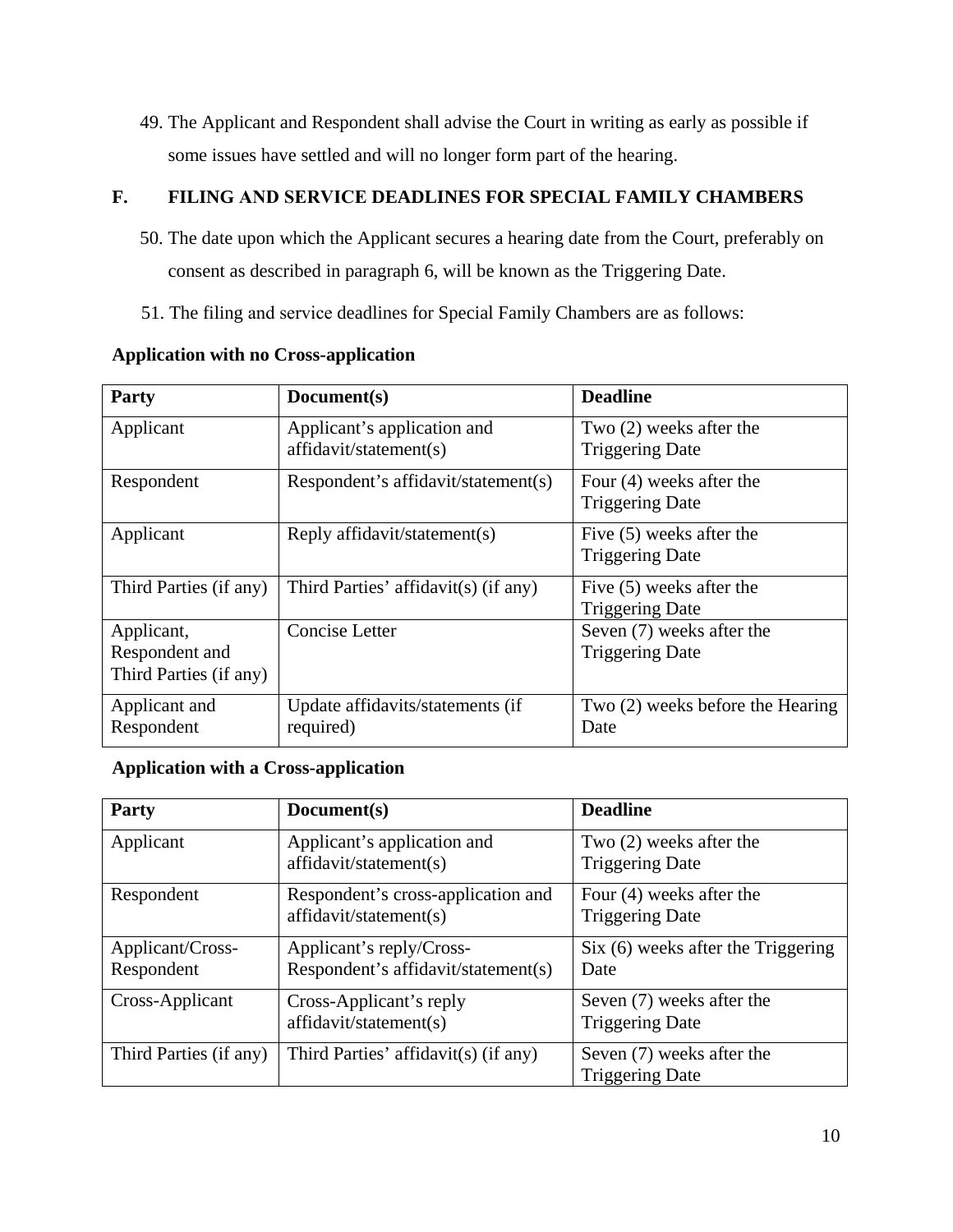| Applicant,<br>Respondent and<br>Third Parties (if any) | Concise Letter                   | Nine $(9)$ weeks after the<br><b>Triggering Date</b> |
|--------------------------------------------------------|----------------------------------|------------------------------------------------------|
| Applicant and                                          | Update affidavits/statements (if | Two (2) weeks before the Hearing                     |
| Respondent                                             | required)                        | Date                                                 |

- 52. If the Applicant (including the Cross-Applicant on a cross-application), does not meet the filing deadline for the initial application and affidavit or for the Concise Letter, the Court Coordinator or equivalent, or the filing clerk may remove that party's application or cross-application from the schedule.
- 53. A party who cannot meet a filing deadline, or who has missed a filing deadline, must seek leave of the Court to extend the deadline (see paragraph 56). If the Court grants leave and changes a deadline, it is the responsibility of the party who sought the revised deadline to immediately notify the Court Coordinator or equivalent of the revised deadline(s) and provide a copy of the applicable order. The Court may impose costs consequences for missed deadlines. If the deadline has passed, the other party may proceed without the defaulting party's evidence or submissions, or may apply to have the application struck.
- 54. For deadlines that fall on a holiday, the deadline is the working day immediately **before** the holiday.
- 55. The deadlines and requirements for Special Family Chambers applications set out in this Practice Note apply to files under the Court's case management program unless the case management justice or case management counsel has varied them. (See Notice to the Profession and the Public NP#2016-03).

## **G. OBTAINING LEAVE**

56. A party seeking leave to:

- a. obtain a different hearing date;
- b. file after the deadlines set out above;
- c. file affidavits or exhibits exceeding the page limits;
- d. file additional affidavits;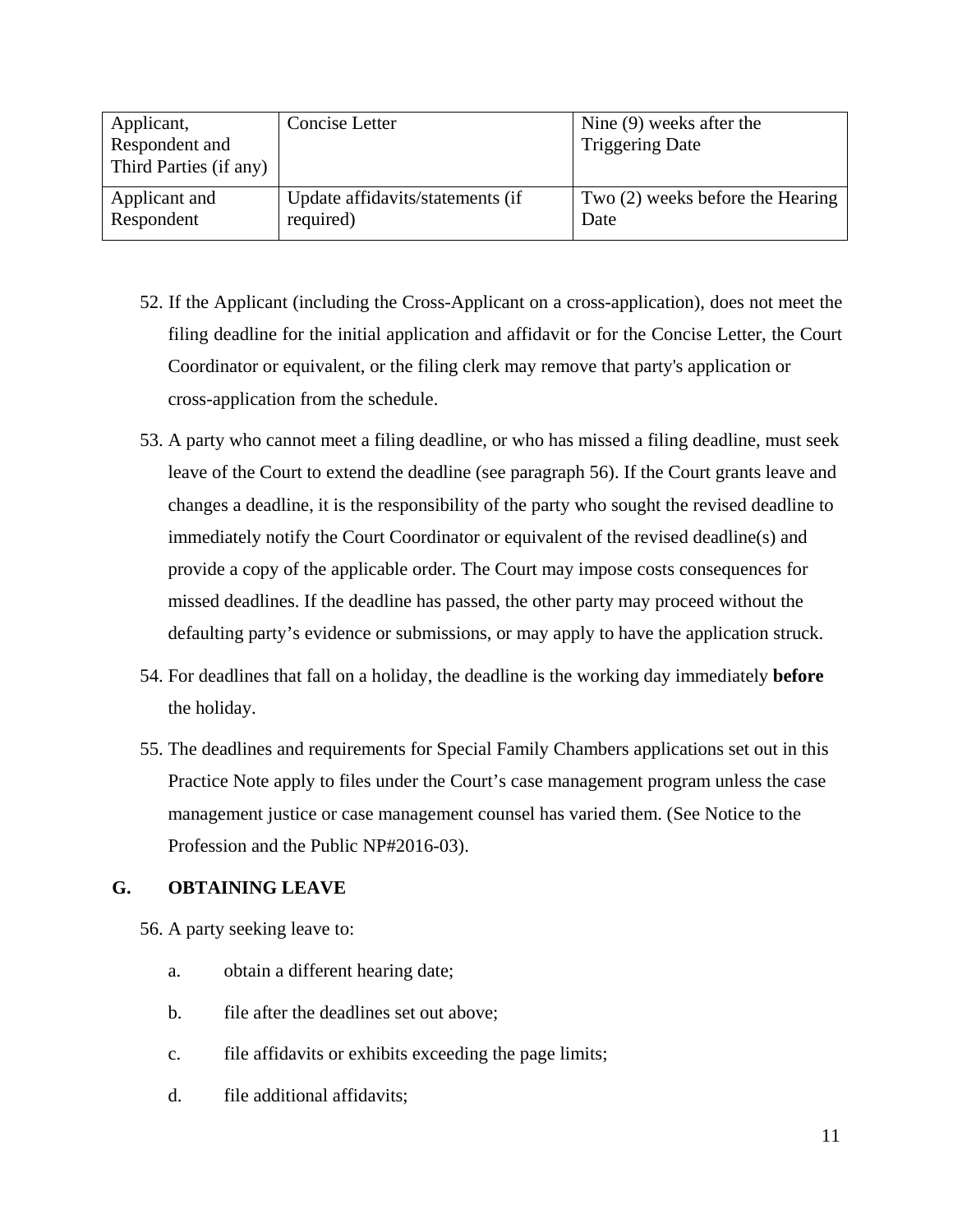- e. file electronic exhibits; or,
- f. present oral evidence in Special Family Chambers

must seek leave of a Justice in Regular Family Chambers or, if a Justice has already been assigned to the hearing, then the party must seek leave of the hearing Justice. In all cases, the party seeking leave must provide reasonable notice to the opposing party.

- 57. In the case of 56.b. through e., a fiat granting permission to file a document that does not comply with the Rules or this Practice Note must be placed on the document that is being filed.
- 58. In the case of 56.f., the party must comply with Notice to the Profession 2014-2 (Template Oral Hearing Order). (See Announcements on the Court of Queen's Bench website.)

#### **H. ADJOURNING APPLICATIONS SET FOR SPECIAL FAMILY CHAMBERS**

- 59. Prior to the filing deadline for the Concise Letter and with the consent of the opposing party, a party may adjourn a Special Family Chambers hearing by filing a letter with the filing clerk and Court Coordinator.
- 60. After the filing deadline for the Concise Letter  $or$  if the opposing party does not consent,</u> the party seeking an adjournment must appear before a Justice in Regular Family Chambers to request the adjournment, or if a Justice has already been assigned to the hearing, then the party must seek an adjournment from the hearing Justice. In all cases, the party seeking an adjournment must provide reasonable notice to the opposing party.
- 61. If the file is under the Court's case management program in Calgary or Edmonton, the parties should direct any request for an adjournment to the Case Management Coordinator.
- 62. When a matter is adjourned to a new Special Family Chambers date, the adjournment letter or order confirming the new date must identify the applications to be heard on the new Special Family Chambers date. If the matter is adjourned *sine die*, the parties must comply with paragraph 16 when the matter is re-scheduled.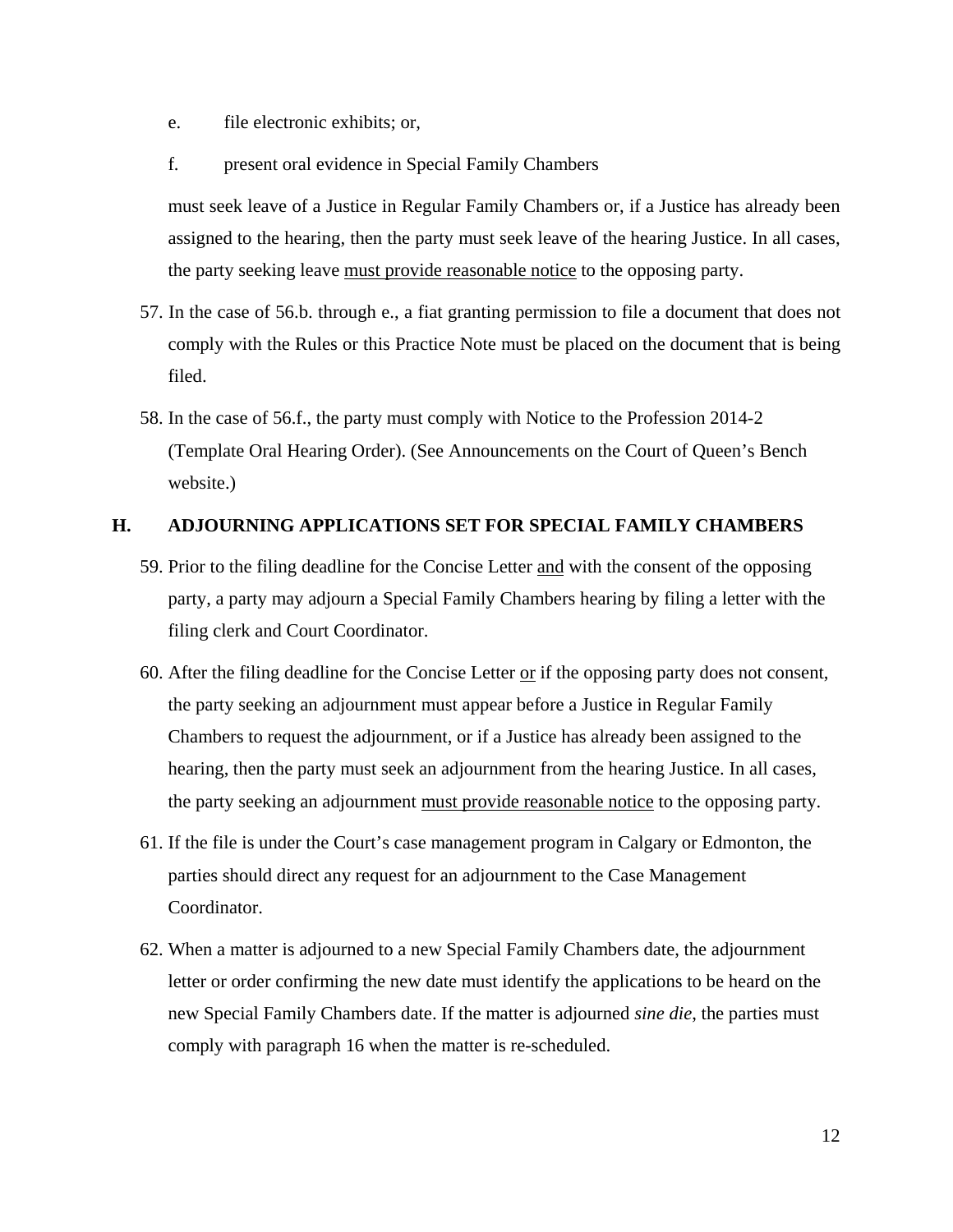## **I. FILING ORDERS**

63. All orders filed with the Court should be on pale green paper (pale enough that it photocopies well) or should include a green document corner.

# **J. FAILURE TO COMPLY WITH THIS PRACTICE NOTE**

64. If a party does not comply with this Practice Note, the presiding Justice may refuse to hear the application and/or award costs against the non-complying party.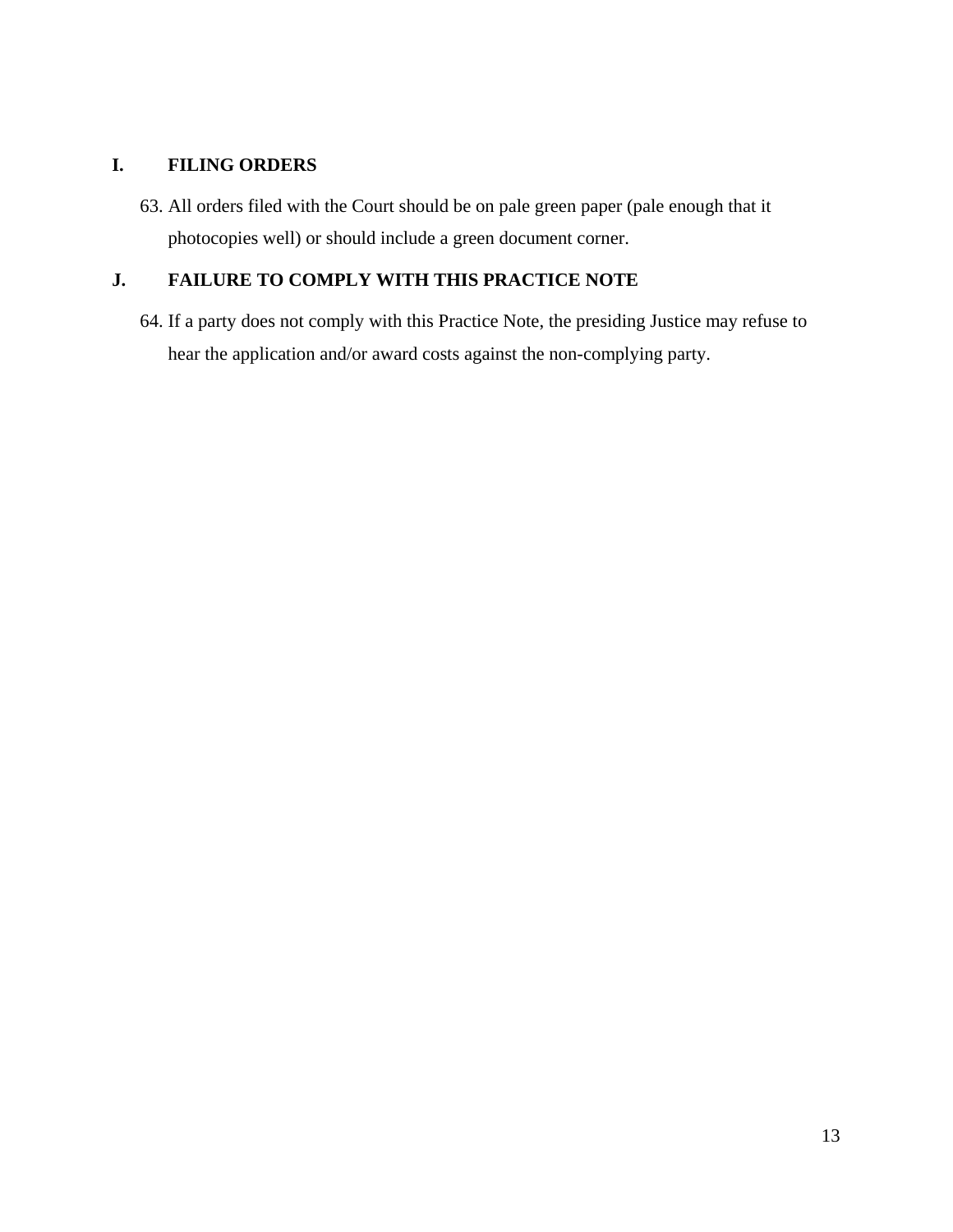#### **APPENDIX A**

# **Appropriate filing venues for Regular Family Chambers and Special Family Chambers applications in each Judicial Centre**

#### **All Judicial Centres other than the Judicial Centre of Edmonton:**

If your application will take **20 minutes or less**, you must file your application and supporting affidavit/statement(s), if any, with the Chambers Filing Clerk in your judicial centre.

If your application will take **more than 20 minutes**, you must contact the Court Coordinator for available dates, find a date that is agreeable to all parties (paragraphs 6 and 7 apply) and then schedule that date with the Special Chambers Court Coordinator (Calgary) or the Court Coordinator (Drumheller, Fort McMurray, Grande Prairie, Lethbridge, Peace River, Red Deer, St. Paul, Medicine Hat, and Wetaskiwin).

If you are a Self-Represented Litigant (SRL) in Fort McMurray, Medicine Hat, or St. Paul, you must appear first in Regular Family Chambers where the presiding Justice may set the application for Special Family Chambers.

If you are in Calgary and your application will be **more than a half (1/2) day**, you must schedule it with the Civil Court Coordinator. It would be wise to obtain several mutually agreeable dates from the opposing party in case the chosen date is not available.

#### **Judicial Centre of Edmonton:**

If your application will take **less than one (1) hour or between one (1) hour and a half (1/2) day**, you must schedule your application with the Special Chambers Court Coordinator.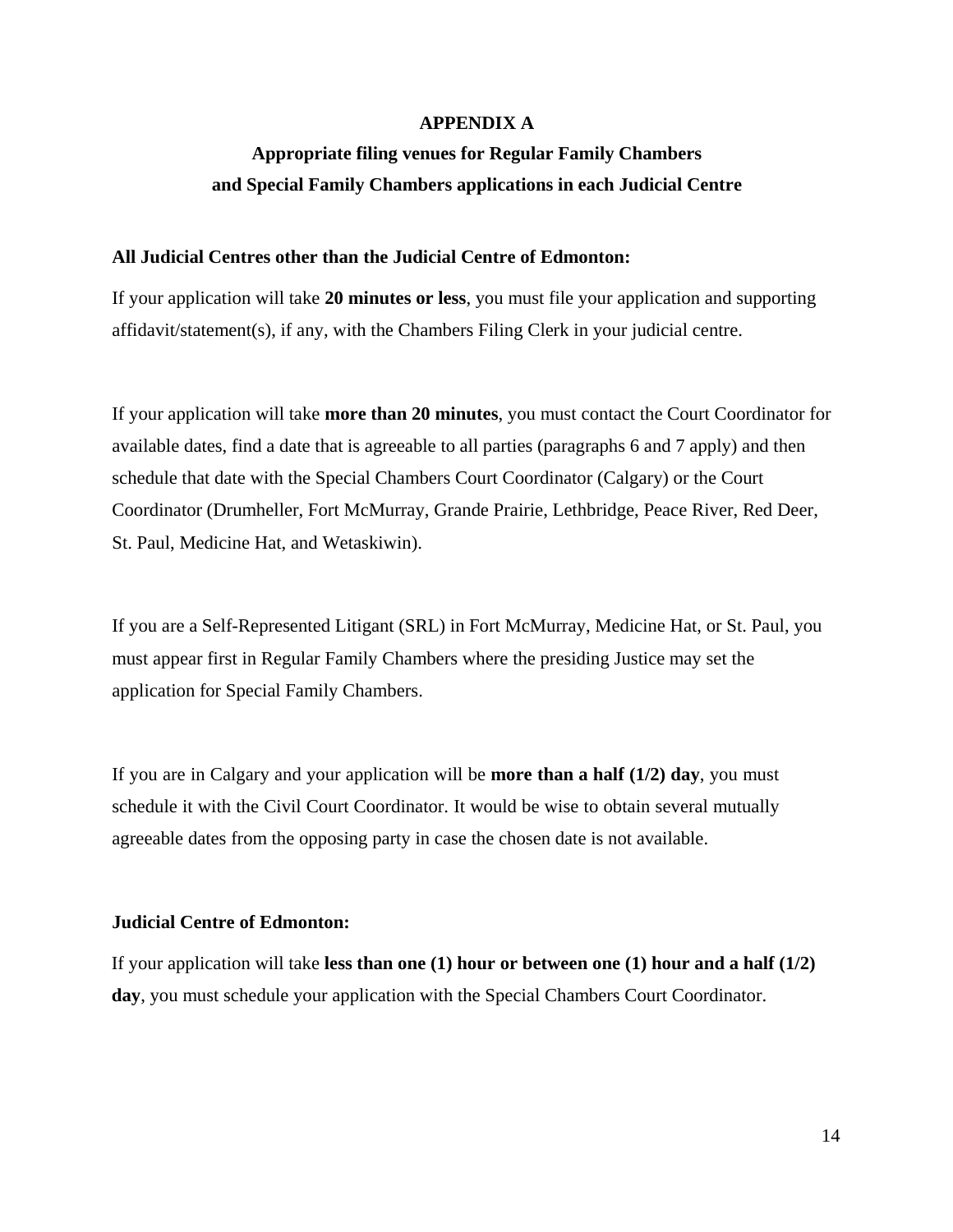If your application will be **more than a half (1/2) day**, you must schedule it with the Civil Court Coordinator. It would be wise to obtain several mutually agreeable dates from the opposing party in case the chosen date is not available.

You must file all applications and supporting documentation with the Queen's Bench Family Clerk.

For all applications that will take more than 20 minutes, you must select a date that is agreeable to all parties (paragraphs 6 and 7 apply).

# **Contact Information:**

The phone numbers for all of the above-mentioned clerks and coordinators' offices are listed below:

| <b>Location</b> | <b>Contact</b>                                                                                                                                        | <b>Phone number</b>        |
|-----------------|-------------------------------------------------------------------------------------------------------------------------------------------------------|----------------------------|
| Calgary         | <b>Special Chambers Court Coordinator</b>                                                                                                             | $(403)$ 297-7405           |
|                 | <b>Civil Court Coordinator</b>                                                                                                                        | $(403)$ 297-6258           |
| Drumheller      | <b>Court Coordinator</b>                                                                                                                              | $(403)$ 820-7306 or        |
|                 |                                                                                                                                                       | (403) 820-7300 (main line) |
| Edmonton        | Family Law Special Chambers Booking<br>Line (for 1 hour applications with no oral<br>evidence)                                                        | $(780)$ 422-2313           |
|                 | Special Chambers Court Coordinator (for<br>one-half day applications with no oral<br>evidence)                                                        | $(780)$ 422-2313           |
|                 | Civil Court Coordinator (for applications<br>that are one day or more and all<br>applications where the Court has granted<br>leave for oral evidence) | $(780)$ 422-2311           |